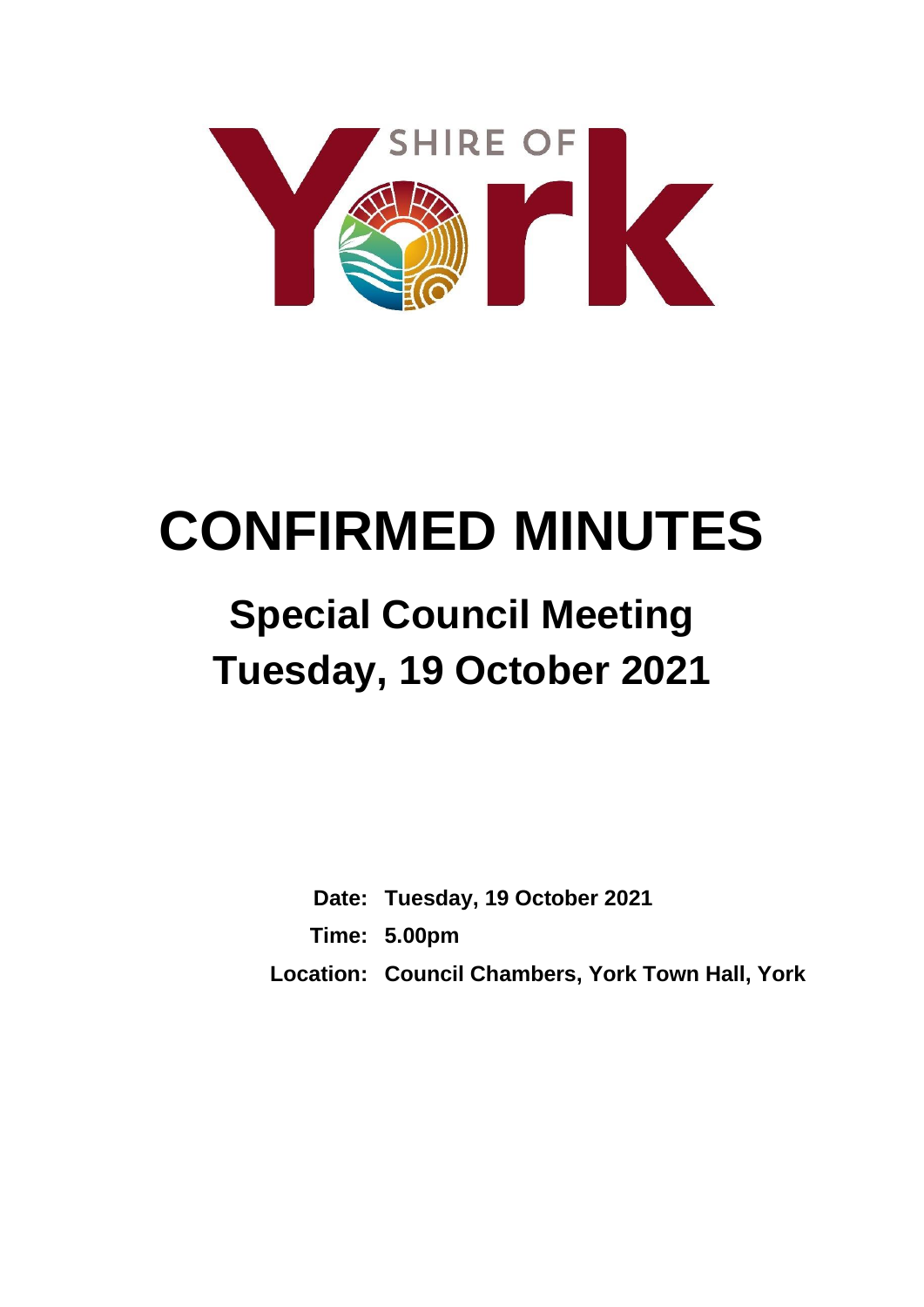## **Order Of Business**

| 1            |     |  |  |
|--------------|-----|--|--|
|              | 1.1 |  |  |
|              | 1.2 |  |  |
|              | 1.3 |  |  |
|              | 1.4 |  |  |
|              | 1.5 |  |  |
|              | 1.6 |  |  |
|              | 1.7 |  |  |
|              | 1.8 |  |  |
| $\mathbf{2}$ |     |  |  |
|              | 2.1 |  |  |
|              | 2.2 |  |  |
|              | 2.3 |  |  |
|              | 2.4 |  |  |
|              | 2.5 |  |  |
| 3            |     |  |  |
| 4            |     |  |  |
| 5            |     |  |  |
| 6            |     |  |  |
|              | 6.1 |  |  |
|              | 6.2 |  |  |
| 7            |     |  |  |
| 8            |     |  |  |
| 9            |     |  |  |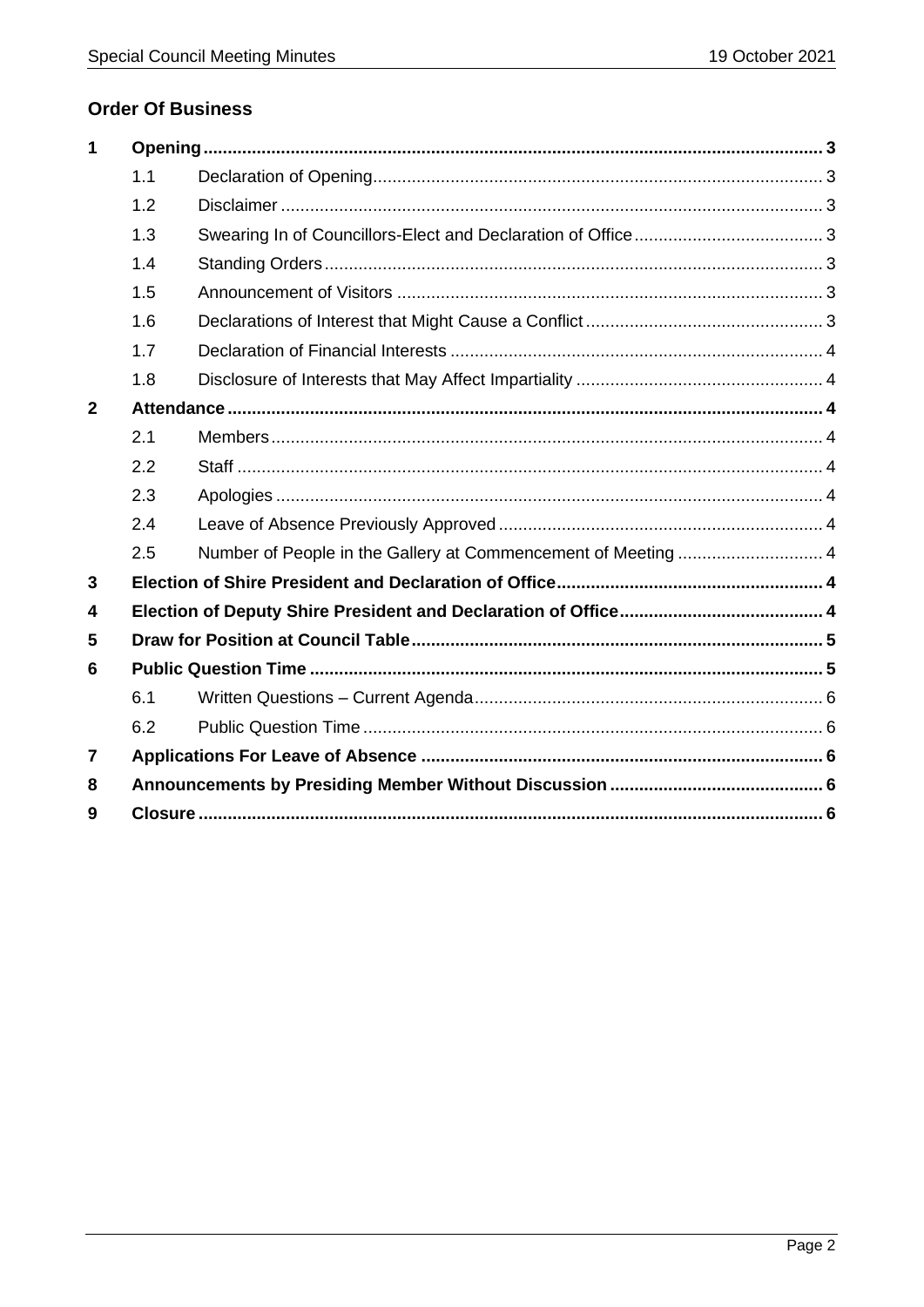#### **MINUTES OF SHIRE OF YORK SPECIAL COUNCIL MEETING HELD AT THE COUNCIL CHAMBERS, YORK TOWN HALL, YORK ON TUESDAY, 19 OCTOBER 2021 AT 5.00PM**

#### <span id="page-2-0"></span>**1 OPENING**

<span id="page-2-1"></span>1.1 Declaration of Opening

*In accordance with Clause 3 of Schedule 2.3 of the Local Government Act 1995 the Chief Executive Officer is to preside at the meeting until the office of President is filled.*

*The Chief Executive Officer declared the meeting open at 5.00pm.*

#### <span id="page-2-2"></span>1.2 Disclaimer

The Chief Executive Officer advised the following:

*""The York Shire Council acknowledges the traditional owners of the land on which this meeting will be held.*

*This meeting is being recorded on a digital audio device to assist with minute taking purposes. The public is reminded that in accordance with Section 6.16 of the Shire of York Local Government (Council Meetings) Local Law 2016 that nobody shall use any visual or vocal recording device or instrument to record the proceedings of Council without the written permission of the presiding member.*

*I wish to draw attention to the Disclaimer Notice contained within the agenda document and advise members of the public that any decisions made at the meeting today, can be revoked, pursuant to the Local Government Act 1995.*

*Therefore members of the public should not rely on any decisions until formal notification in writing by Council has been received. Any plans or documents in agendas and minutes may be subject to copyright. The express permission of the copyright owner must be obtained before copying any copyright material."*

<span id="page-2-3"></span>1.3 Swearing In of Councillors-Elect and Declaration of Office

*In accordance with Section 2.29 of the Local Government Act 1995, Section 13 of the Local Government (Constitution) Regulations 1998 and the Oaths, Affidavits and Statutory Declarations Act 2005 the Chief Executive Officer invited Mr Pat Hooper JP to perform the Swearing In Ceremony and witness the Declaration of Office for the following Councillorselect:*

- *Cr Kevin Trent*
- *Cr Denis Warnick*
- *Cr Peter Wright*

*The Chief Executive Officer thanked Mr Pat Hooper JP for officiating over the Swearing In Ceremony and presented him with a small gift as a token of appreciation.*

#### <span id="page-2-4"></span>1.4 Standing Orders

*Nil*

<span id="page-2-5"></span>1.5 Announcement of Visitors

*Mr John (Pat) Hooper, JP*

<span id="page-2-6"></span>1.6 Declarations of Interest that Might Cause a Conflict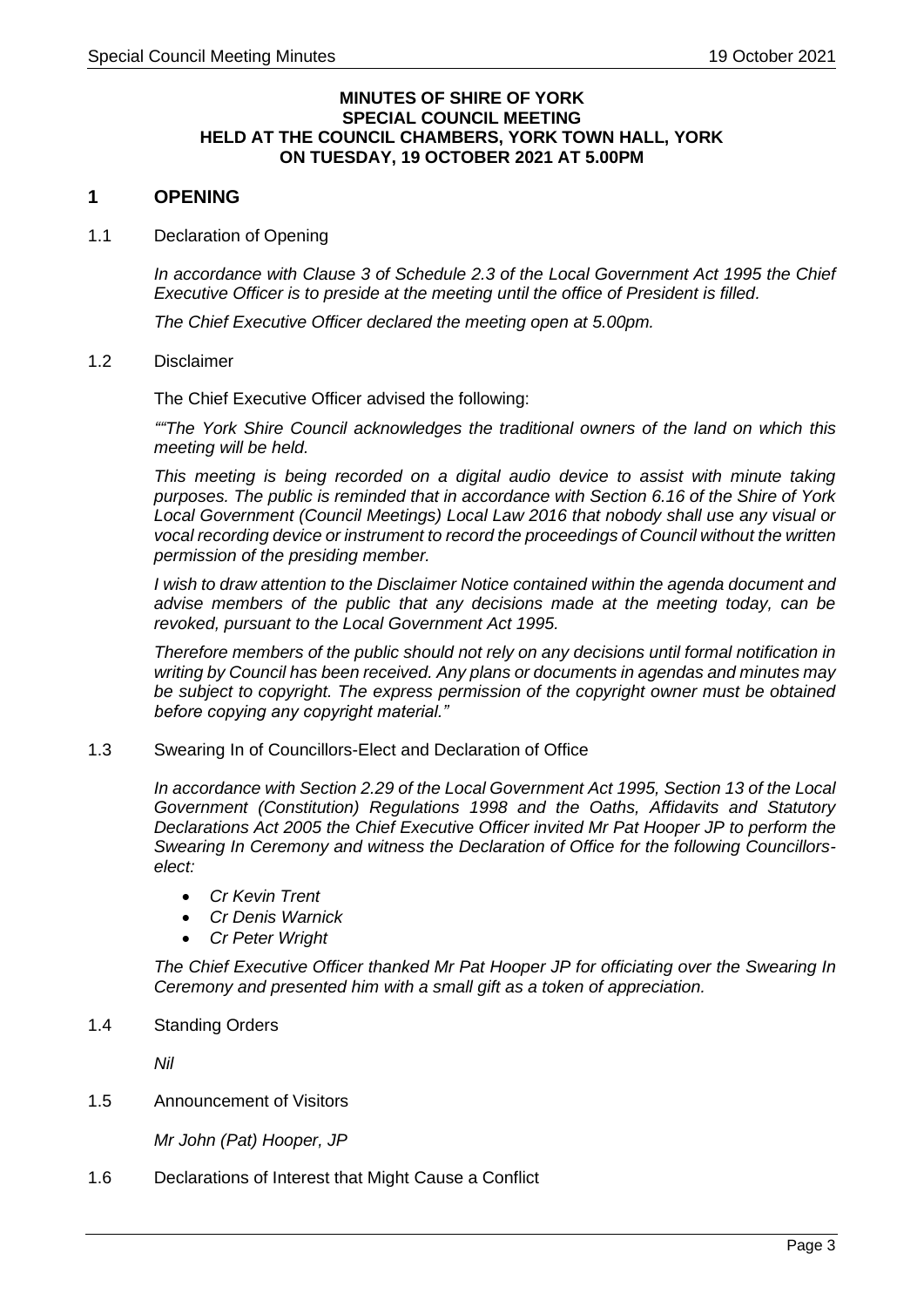*Nil*

<span id="page-3-0"></span>1.7 Declaration of Financial Interests

*Nil*

<span id="page-3-1"></span>1.8 Disclosure of Interests that May Affect Impartiality

*Nil*

#### <span id="page-3-2"></span>**2 ATTENDANCE**

<span id="page-3-3"></span>2.1 Members

*Cr Ashley Garratt; Cr Pam Heaton; Cr Stephen Muhleisen; Cr Denese Smythe; Cr Kevin Trent, Cr Denis Warnick; Cr Peter Wright*

#### <span id="page-3-4"></span>2.2 Staff

*Chris Linnell, Chief Executive Officer; Alina Behan, Executive Manager Corporate & Community Services; Sinead McGuire, Executive Manager Infrastructure & Development Services; Vanessa Green, Council & Executive Support Officer*

<span id="page-3-5"></span>2.3 Apologies

*Nil*

<span id="page-3-6"></span>2.4 Leave of Absence Previously Approved

*Nil*

#### <span id="page-3-7"></span>2.5 Number of People in the Gallery at Commencement of Meeting

*There were five (5) people in the Gallery at the commencement of the meeting.* 

## <span id="page-3-8"></span>**3 ELECTION OF SHIRE PRESIDENT AND DECLARATION OF OFFICE**

*The Chief Executive Officer called for nominations for the position of President of the Council for the ensuing two (2) years.* 

*The following nomination was received:*

*Cr Smythe nominated by Cr Smythe*

*There being no further nominations, Cr Denese Smythe was declared Shire President of the Shire of York.*

*Mr Pat Hooper JP performed the Swearing In Ceremony and witnessed the Declaration of Office for Cr Smythe as Shire President.* 

*The President took the chair at 5.12pm.*

## <span id="page-3-9"></span>**4 ELECTION OF DEPUTY SHIRE PRESIDENT AND DECLARATION OF OFFICE**

*The Shire President called for nominations for the position of Deputy Shire President of the Council for the ensuing two (2) years.* 

*The following nominations were received:*

*Cr Warnick nominated by Cr Warnick*

*Cr Trent nominated by Cr Trent*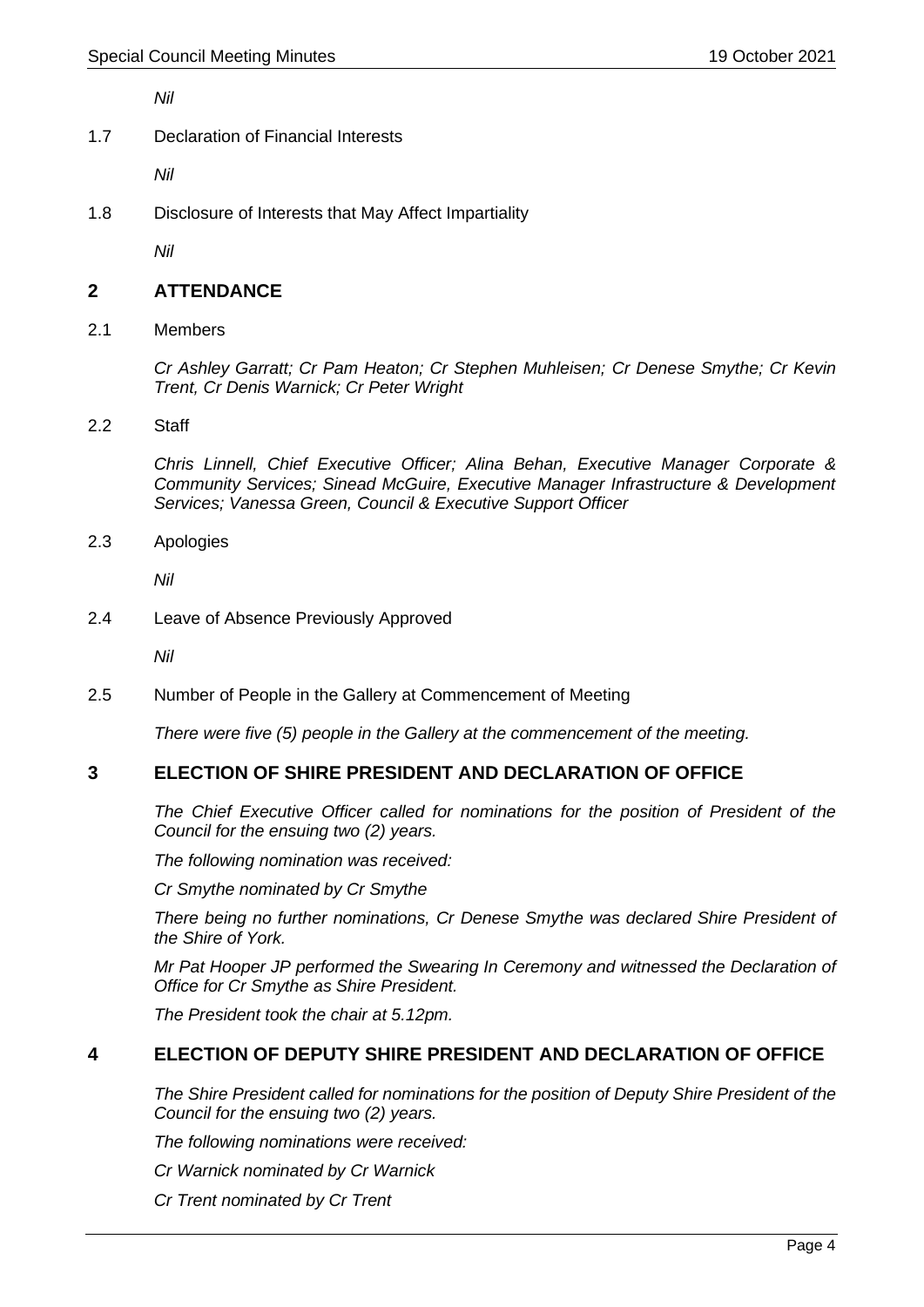*An election was held in accordance with Schedule 2.3 of the Local Government Act 1995 with the Chief Executive Officer and Mr Pat Hooper JP conducing the count of votes. On a vote of five (5) to two (2) Cr Denis Warnick was declared as the Deputy Shire President of the Shire of York.*

*Mr Pat Hooper JP performed the Swearing In Ceremony and witnessed the Declaration of Office for Cr Warnick as Deputy Shire President.* 

*The Deputy Shire President assumed their chair at 5.23pm.*

*The Shire President thanked Mr Pat Hooper JP for officiating over the Swearing In Ceremonies.*

## <span id="page-4-0"></span>**5 DRAW FOR POSITION AT COUNCIL TABLE**

*Clause 8.1 of the Shire's Local Government (Council Meetings) Local Law 2016 states:*

#### *"Members to be in their proper places*

- *(1) At the first meeting held after each election day, the CEO is to allot, alphabetically, a position at the Council table to each member.*
- *(2) Each member is to occupy his or her allotted position at each Council meeting."*

*As such, Councillors took their position in alphabetical order around the Council table.*

#### <span id="page-4-1"></span>**6 PUBLIC QUESTION TIME**

Public Question Time is conducted in accordance with the Act and Regulations. In addition to this the Shire of York's *Local Government (Council Meetings) Local Law 2016* states –

#### **6.7 Other procedures for question time for the public**

- (1) A member of the public who wishes to ask a question during question time must identify themselves and register with a Council Officer immediately prior to the meeting.
- (2) A question may be taken on notice by the Council for later response.
- (3) When a question is taken on notice the CEO is to ensure that—
	- (a) a response is given to the member of the public in writing; and
	- (b) a summary of the response is included in the agenda of the next meeting of the Council.
- (4) Where a question relating to a matter in which a relevant person has an interest is directed to the relevant person, the relevant person is to—
	- (a) declare that he or she has an interest in the matter; and
	- (b) allow another person to respond to the question.
- (5) Each member of the public with a question is entitled to ask up to 2 questions before other members of the public will be invited to ask their questions.
- (6) Where a member of the public provides written questions then the Presiding Member may elect for the questions to be responded to as normal business correspondence.
- (7) The Presiding Member may decide that a public question shall not be responded to where—
	- (a) the same or similar question was asked at a previous meeting, a response was provided and the member of the public is directed to the minutes of the meeting at which the response was provided;
	- (b) the member of the public uses public question time to make a statement, provided that the Presiding Member has taken all reasonable steps to assist the member of the public to phrase the statement as a question; or